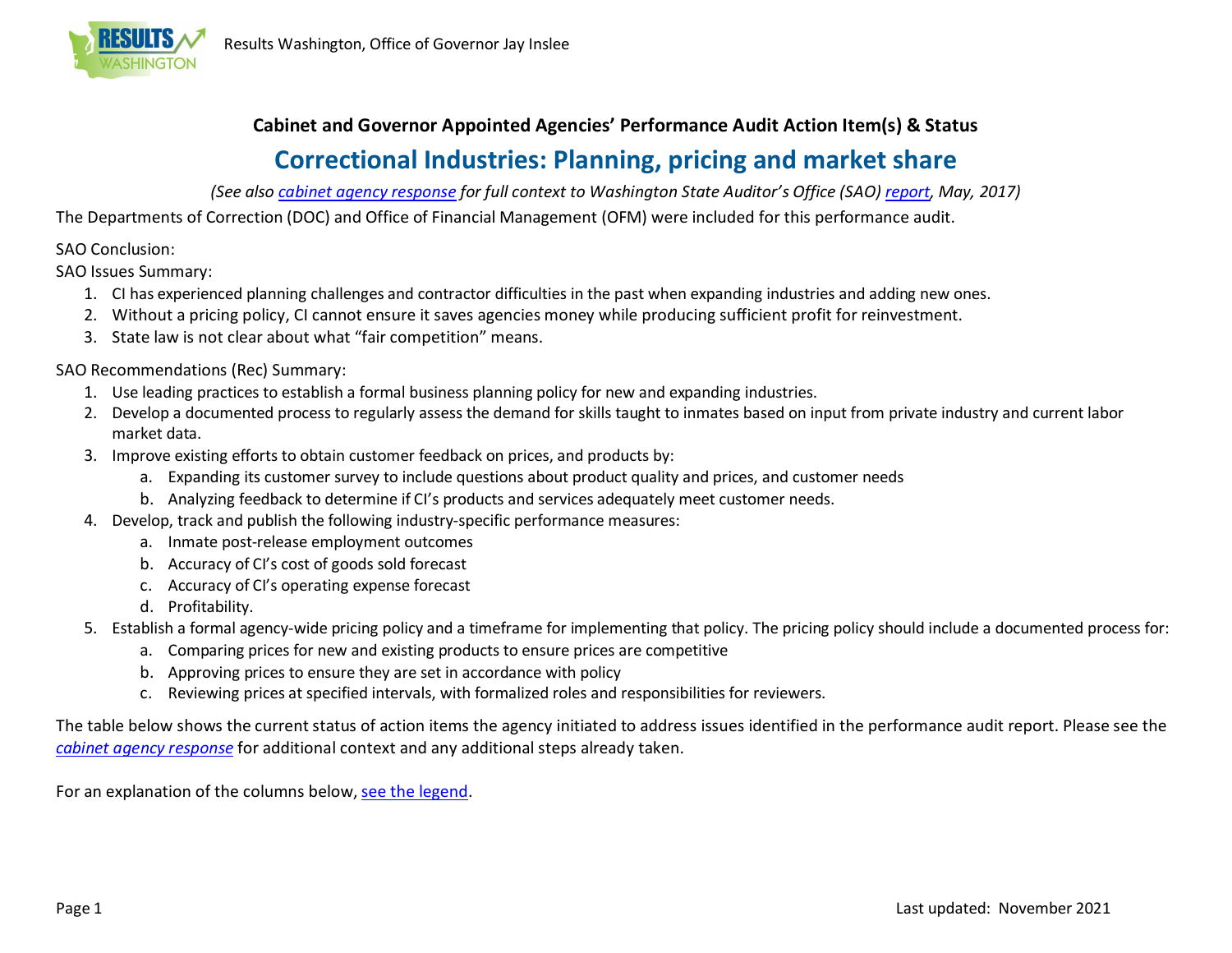

| Issue/<br><b>Rec</b> | <b>Status</b> | <b>Action Steps</b>                                                                                                                                                                                                                   | <b>Lead</b><br><b>Agency</b> | <b>Due</b><br><b>Date</b> | <b>Current</b><br><b>Resources</b> | <b>Budget</b><br>Impact? | <b>Legislation</b><br><b>Required?</b> | <b>Notes</b>                                                                                                                                                                                                                                                                                                                                        |
|----------------------|---------------|---------------------------------------------------------------------------------------------------------------------------------------------------------------------------------------------------------------------------------------|------------------------------|---------------------------|------------------------------------|--------------------------|----------------------------------------|-----------------------------------------------------------------------------------------------------------------------------------------------------------------------------------------------------------------------------------------------------------------------------------------------------------------------------------------------------|
| Rec 1                | Completed     | Develop a formal business<br>planning policy encompassing<br>process constraints, business<br>impacts, training<br>requirements, efforts on<br>private Washington<br>businesses, and customer<br>demand for CI goods and<br>services. | <b>DOC</b>                   | 7/18                      | Yes                                | No                       | No                                     | A formal business decision processes has<br>been developed and implemented. The new<br>CI Decision Package process utilizes<br>SharePoint both as an approval routing and<br>documentation system. The system is<br>currently in use for business/program<br>expansion projects and staffing needs<br>decisions.                                    |
| <b>Rec 2.1</b>       | Completed     | CI will establish a process to<br>regularly review labor market<br>data developed by the state<br><b>Employment Security</b><br>Department                                                                                            | <b>DOC</b>                   | 6/17                      | Yes                                | No                       | No                                     | The subtasks have been completed and CI's<br>workforce development team will continue<br>to actively monitor.<br>DOC is currently working with ESD on the<br>MOU.                                                                                                                                                                                   |
| <b>Rec 2.2</b>       | Completed     | CI will identify and deploy<br>leading practices to engage<br>potential employers for<br>individuals released from<br>incarceration.                                                                                                  | <b>DOC</b>                   | 9/17                      | Yes                                | <b>No</b>                | <b>No</b>                              | Continue to work with Commerce on<br>strategies related to employer engagement<br>Continue to engage potential fair chance<br>employers                                                                                                                                                                                                             |
| <b>Rec 2.3</b>       | Completed     | CI will leverage existing<br>relationships with stakeholders<br>to define a process to request<br>or run additional reports on<br>labor market data.                                                                                  | <b>DOC</b>                   | 12/17                     | Yes                                | <b>No</b>                | <b>No</b>                              | Continue to review SOCs in relationship to<br>labor market                                                                                                                                                                                                                                                                                          |
| <b>Rec 2.4</b>       | Completed     | CI will evaluate the need for<br>and interest in a cross-sector<br>employer advisory group.                                                                                                                                           | <b>DOC</b>                   | 12/17                     | Yes                                | No                       | No                                     | CI workforce development will continue to<br>engage with potential employers                                                                                                                                                                                                                                                                        |
| <b>Rec 2.5</b>       | Completed     | CI will develop an employer<br>needs survey for businesses<br>that already employ previously<br>incarcerated individuals                                                                                                              | <b>DOC</b>                   | 5/20                      | Yes                                | <b>No</b>                | No                                     | Using Employer Demand Reports from the<br>Washington State Employment Security<br>Department (ESD), CI Workforce<br>Development compared the demanded skills<br>with the opportunities and skills offered<br>within CI. Developed a survey for employers<br>to regularly assess the demands for specific<br>skill sets. Survey is used by Community |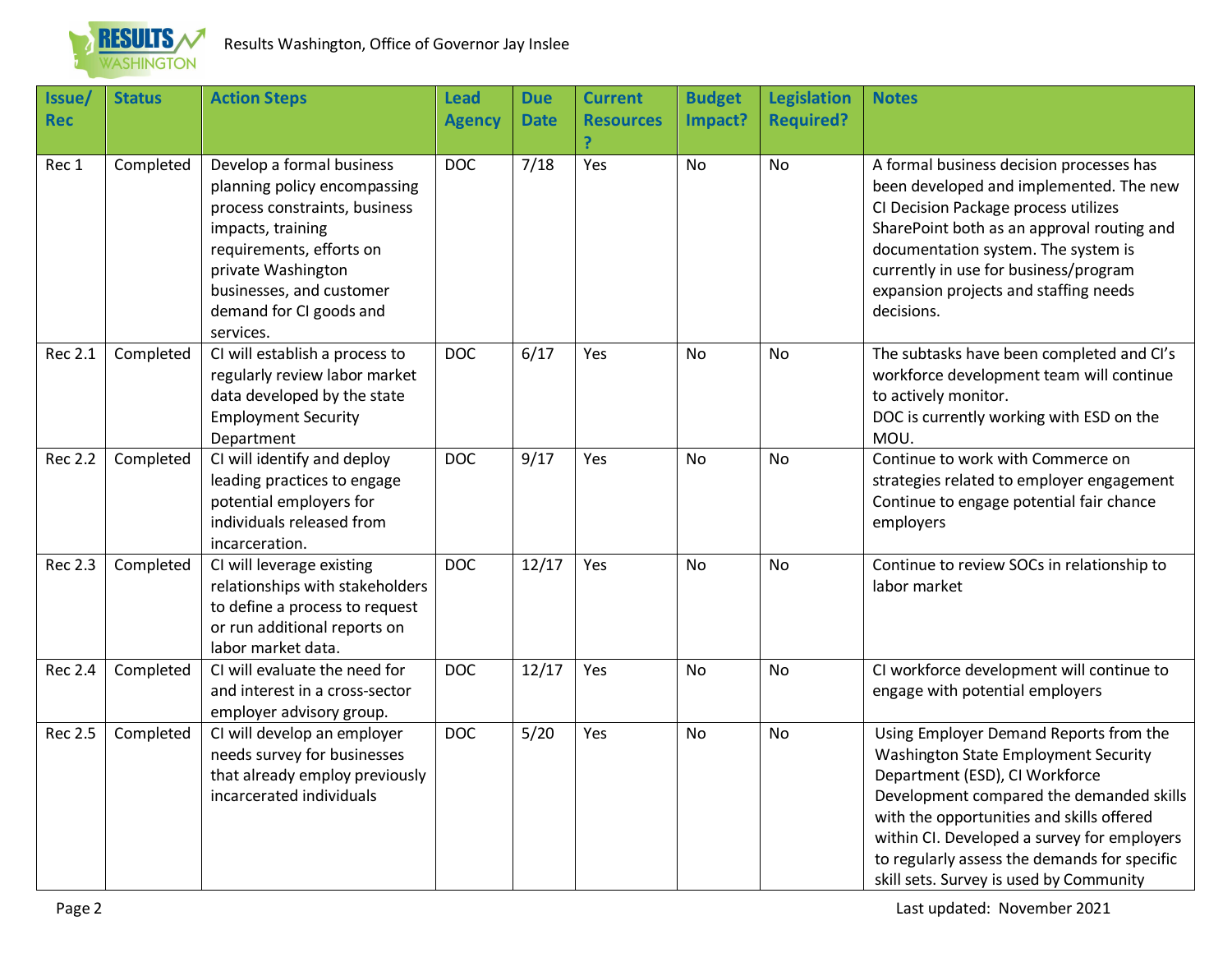

| Issue/<br>Rec | <b>Status</b> | <b>Action Steps</b>                                                                                                                                                                                                              | <b>Lead</b><br><b>Agency</b> | <b>Due</b><br><b>Date</b> | <b>Current</b><br><b>Resources</b> | <b>Budget</b><br>Impact? | <b>Legislation</b><br><b>Required?</b> | <b>Notes</b>                                                                                                                                                                                                                                                                                                                                                                                   |
|---------------|---------------|----------------------------------------------------------------------------------------------------------------------------------------------------------------------------------------------------------------------------------|------------------------------|---------------------------|------------------------------------|--------------------------|----------------------------------------|------------------------------------------------------------------------------------------------------------------------------------------------------------------------------------------------------------------------------------------------------------------------------------------------------------------------------------------------------------------------------------------------|
|               |               |                                                                                                                                                                                                                                  |                              |                           | P                                  |                          |                                        |                                                                                                                                                                                                                                                                                                                                                                                                |
|               |               |                                                                                                                                                                                                                                  |                              |                           |                                    |                          |                                        | Employment Specialists when meeting with<br>new and existing employers. The ESD<br>Employer Demand report will continue to<br>assist CI in identifying skills which would be<br>beneficial for future consideration.                                                                                                                                                                           |
|               |               |                                                                                                                                                                                                                                  |                              |                           |                                    |                          |                                        | <b>Additional activities:</b><br>CI participates in Chamber of<br>$\bullet$<br>Commerce events and represent the<br>returning population to the<br>community.<br>CI participates in the Apprenticeship<br>Working Group which is working to<br>identify employment opportunities<br>and employer needs.                                                                                        |
| Rec 3.1       | Completed     | Develop a customer request<br>tracking system to identify the<br>most common reasons for<br>requests, including returns,<br>and request for repairs under<br>warranty.                                                           | <b>DOC</b>                   | 7/19                      | Yes                                | No                       | No                                     | A customer tracking system was developed<br>to identify the most common reason for<br>exemption requests, including returns and<br>repairs under warranty.                                                                                                                                                                                                                                     |
| Rec.<br>3.2   | Completed     | Develop a formalized and<br>modern customer feedback<br>process designed to<br>significantly increase<br>participation and to enhance<br>assessment of product quality,<br>pricing and new business<br>development opportunities | <b>DOC</b>                   | 1/21                      | Yes                                | <b>No</b>                | No                                     | An electronic survey was developed to<br>increase feedback participation, assess<br>product quality, assess product pricing, and<br>identify new business opportunities. The<br>survey tool is pending final stage approval<br>and implementation of the survey<br>delivery/response begins 10/1/21.<br>" This project has been delayed due to the<br>pandemic response. CI requires resources |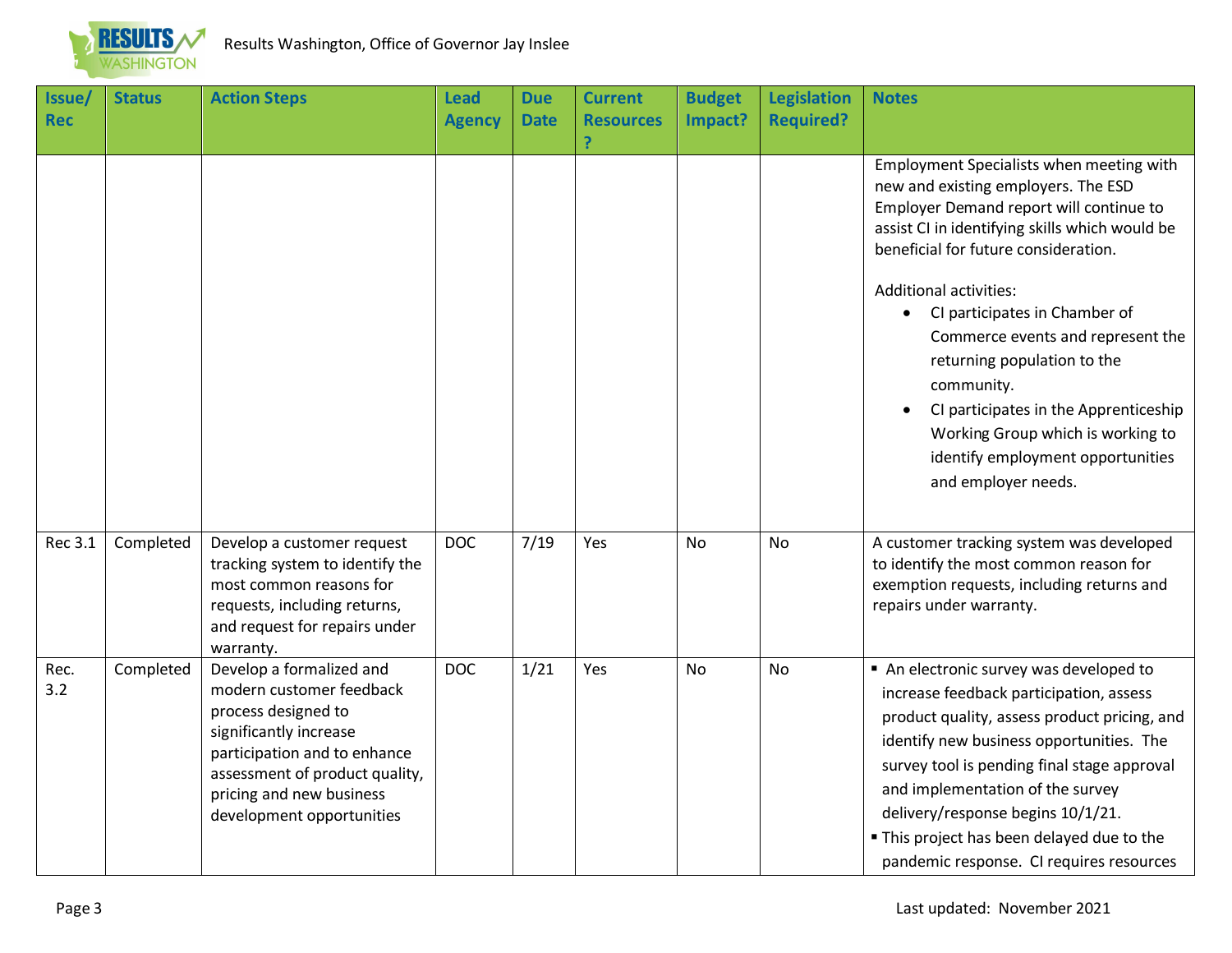

| Issue/<br><b>Rec</b> | <b>Status</b> | <b>Action Steps</b>                                                                                                                                                                                                  | <b>Lead</b><br><b>Agency</b> | <b>Due</b><br><b>Date</b> | <b>Current</b><br><b>Resources</b><br>P | <b>Budget</b><br>Impact? | <b>Legislation</b><br><b>Required?</b> | <b>Notes</b>                                                                                                                                                                                                                                                                                                                                                                                                                                                                           |
|----------------------|---------------|----------------------------------------------------------------------------------------------------------------------------------------------------------------------------------------------------------------------|------------------------------|---------------------------|-----------------------------------------|--------------------------|----------------------------------------|----------------------------------------------------------------------------------------------------------------------------------------------------------------------------------------------------------------------------------------------------------------------------------------------------------------------------------------------------------------------------------------------------------------------------------------------------------------------------------------|
|                      |               |                                                                                                                                                                                                                      |                              |                           |                                         |                          |                                        | to manage the responses from the survey<br>and CI has not been able to implement due<br>to their high-level response to COVID-19<br>during the past 15 months.                                                                                                                                                                                                                                                                                                                         |
|                      |               |                                                                                                                                                                                                                      |                              |                           |                                         |                          |                                        | (11/08/2021 follow-up) The electronic<br>×<br>survey was developed and delivered to<br>all CI customers who registered with<br>Cl's e-commerce site for purchasing and<br>quoting of products, reaching over<br>2,400 customers. Customers will<br>receive a survey annually and a team is<br>working to have it on the CI website -<br>providing customers easy access to<br>provide electronic feedback. This<br>feedback will provide a report for<br>leadership and brand managers |
| Rec.<br>3.3          | Completed     | Establish an advisory council<br>composed of representatives<br>from customer organizations.<br>A customer advisor council will<br>assist CI in soliciting input on<br>its operations and potential<br>new products. | <b>DOC</b>                   | 10/19                     | Yes                                     | <b>No</b>                | <b>No</b>                              | Customer Advisory Council was established<br>and held initial meeting on January 7, 2020.<br>A virtual meeting is planned for Fall 2020.                                                                                                                                                                                                                                                                                                                                               |
| Rec.<br>4.1          | Completed     | Expand current post-release<br>employment tracking to<br>include industry-specific<br>measures                                                                                                                       | <b>DOC</b>                   | 7/19                      |                                         |                          |                                        | CI is currently tracking this information on a<br>monthly basis.                                                                                                                                                                                                                                                                                                                                                                                                                       |
| Rec.<br>4.2          | Completed     | Improve the current<br>forecasting model to include<br>an industry-specific measure<br>for accurate price of goods<br>sold.                                                                                          | <b>DOC</b>                   | 7/18                      | Yes                                     | <b>No</b>                | <b>No</b>                              | The accuracy of forecasted cost of goods<br>sold is being tracked, updated and posted on<br>internal SharePoint dashboard. Data<br>includes a summary page and individual<br>pages for each industry/shop.                                                                                                                                                                                                                                                                             |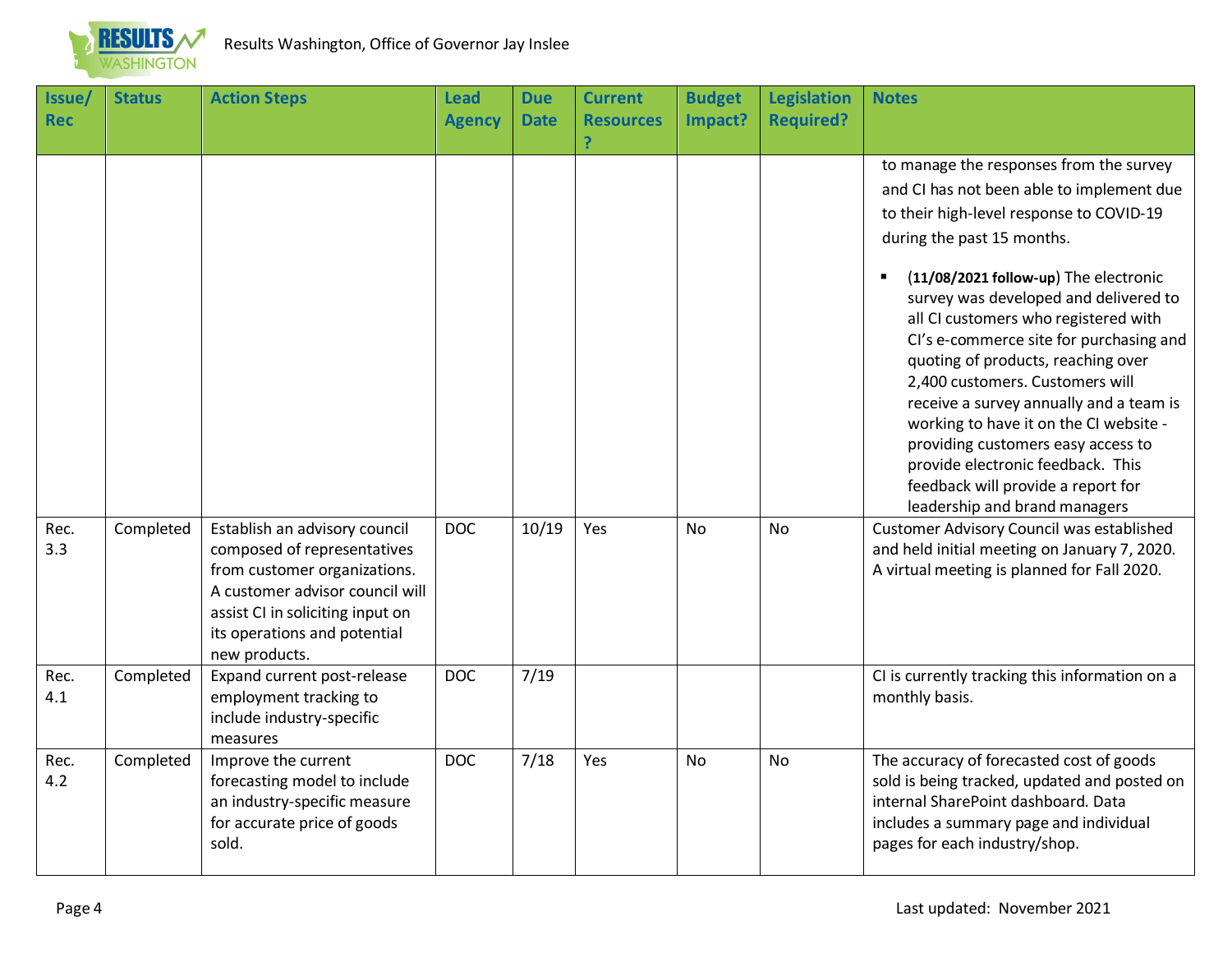

| Issue/<br><b>Rec</b> | <b>Status</b> | <b>Action Steps</b>                                                                                                                                                           | <b>Lead</b><br><b>Agency</b> | <b>Due</b><br><b>Date</b> | <b>Current</b><br><b>Resources</b><br>P | <b>Budget</b><br>Impact? | <b>Legislation</b><br><b>Required?</b> | <b>Notes</b>                                                                                                                                                                                                                                                                                                                                                                                                                                                |
|----------------------|---------------|-------------------------------------------------------------------------------------------------------------------------------------------------------------------------------|------------------------------|---------------------------|-----------------------------------------|--------------------------|----------------------------------------|-------------------------------------------------------------------------------------------------------------------------------------------------------------------------------------------------------------------------------------------------------------------------------------------------------------------------------------------------------------------------------------------------------------------------------------------------------------|
| Rec.<br>4.3          | Completed     | Improve the current<br>forecasting model to include<br>an industry-specific measure<br>for accurate operating<br>expense.                                                     | <b>DOC</b>                   | 7/18                      | Yes                                     | <b>No</b>                | <b>No</b>                              | Cl's strategic plan is being redeveloped to<br>focus on highest priority goals. At the<br>Corporate Management Team (CMT)<br>meeting in April 2018, members worked<br>through exercise to identify priority goals.<br>Next steps include:<br>Finalize updates to remaining strategic<br>$\circ$<br>plan performance measures<br>Identify and assign owners for each<br>$\circ$<br>measure<br>Develop reporting structure for strategy<br>$\circ$<br>updates |
| Rec.<br>4.4          | Completed     | Develop industry-specific<br>measure of profitability.                                                                                                                        | <b>DOC</b>                   | 7/18                      | Yes                                     | <b>No</b>                | <b>No</b>                              | The accuracy of forecasted operating<br>expense is being tracked, updated and<br>posted on internal SharePoint dashboard.<br>Data includes a summary page and individual<br>pages for each industry/shop.                                                                                                                                                                                                                                                   |
| Rec.<br>5.1          | Completed     | Improve annual fiscal forecast<br>detail and accuracy by aligning<br>industry-specific revenues and<br>expenses, enabling full cost<br>recovery for respective<br>industries. | <b>DOC</b>                   | 7/17                      | Yes                                     | <b>No</b>                | <b>No</b>                              | The accuracy of forecasted net income is<br>being tracked, updated and posted on<br>internal SharePoint dashboard. Data<br>includes a summary page and individual<br>pages for each industry/shop.                                                                                                                                                                                                                                                          |
| Rec.<br>5.2          | Completed     | Improve annual fiscal forecast<br>detail and accuracy by<br>developing a new warehouse<br>and transportation cost<br>allocation model                                         | <b>DOC</b>                   | 10/17                     | Yes                                     | No                       | No                                     | The new transportation allocation model has<br>been implemented successfully. The new<br>allocation model distributes costs more<br>accurately to each division using the<br>percentage of stops each division used<br>within the transportation network.                                                                                                                                                                                                   |
| Rec.<br>5.3          | Completed     | Establish a phased equipment<br>replacement schedule by<br>respective industry.                                                                                               | <b>DOC</b>                   | 7/19                      | Yes                                     | No                       | <b>No</b>                              | A five (5) year Equipment Replacement<br>Schedule was initiated with the FY 2020<br>Forecast process. The intent is to build<br>annual cash contributions into each                                                                                                                                                                                                                                                                                         |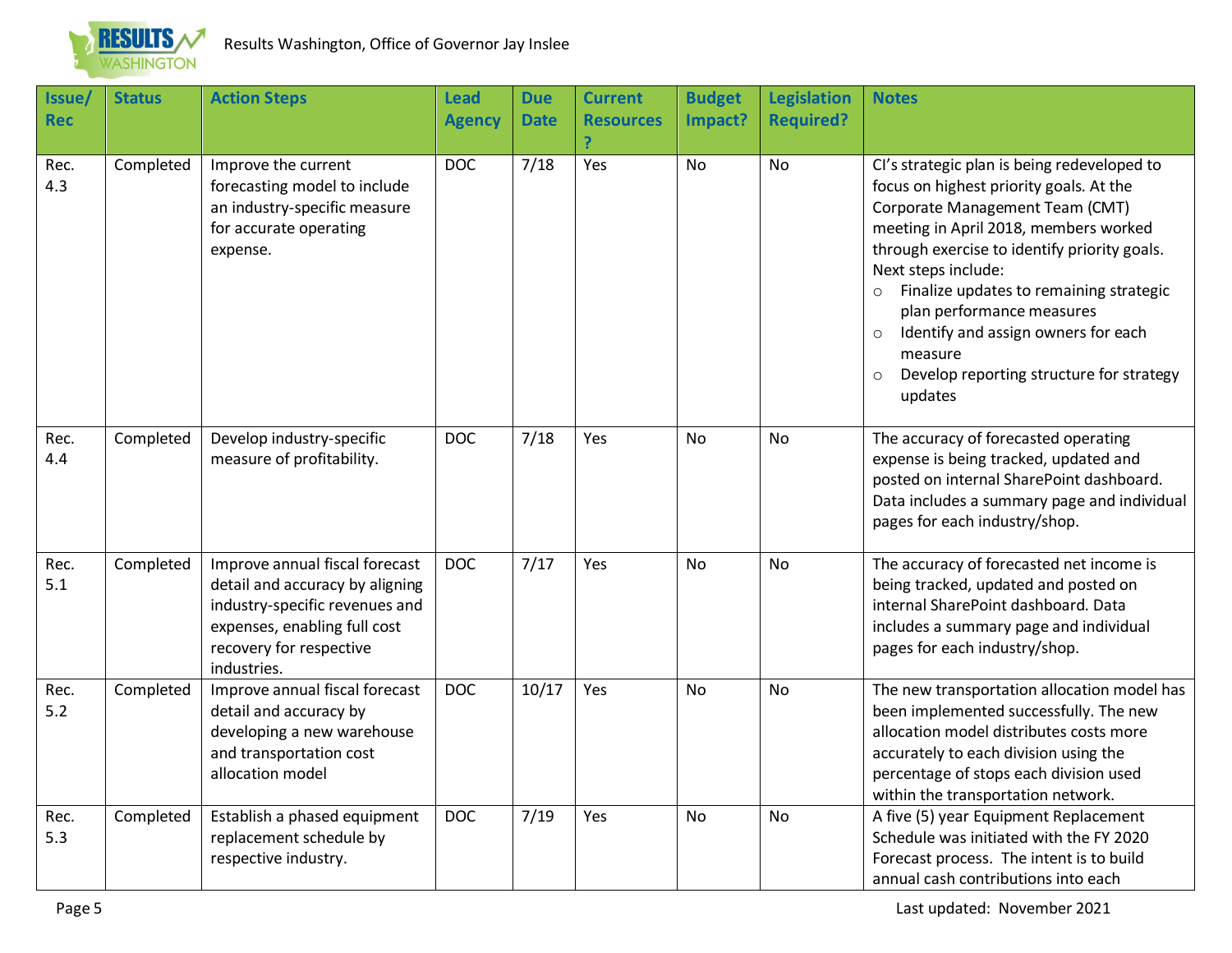

| Issue/<br><b>Rec</b> | <b>Status</b> | <b>Action Steps</b>                                                                                                                                        | <b>Lead</b><br><b>Agency</b> | <b>Due</b><br><b>Date</b> | <b>Current</b><br><b>Resources</b> | <b>Budget</b><br>Impact? | <b>Legislation</b><br><b>Required?</b> | <b>Notes</b>                                                                                                                                                                                                                                                                                                                                                                                                                                                                                                                                                                                                                                                                                                                                                                       |
|----------------------|---------------|------------------------------------------------------------------------------------------------------------------------------------------------------------|------------------------------|---------------------------|------------------------------------|--------------------------|----------------------------------------|------------------------------------------------------------------------------------------------------------------------------------------------------------------------------------------------------------------------------------------------------------------------------------------------------------------------------------------------------------------------------------------------------------------------------------------------------------------------------------------------------------------------------------------------------------------------------------------------------------------------------------------------------------------------------------------------------------------------------------------------------------------------------------|
|                      |               |                                                                                                                                                            |                              |                           |                                    |                          |                                        | industry's operating costs, committing<br>equipment replacement funds to support<br>and sustain ongoing program reinvestment                                                                                                                                                                                                                                                                                                                                                                                                                                                                                                                                                                                                                                                       |
| Rec.<br>5.4          | Completed     | Distribute the final pricing<br>policy and corresponding<br>pricing model, and train staff<br>on using the model during the<br>annual forecasting process. | <b>DOC</b>                   | 10/19                     | Yes                                | No                       | No                                     | " The final Forecast and Product Pricing<br>Policy was distributed in December 2019,<br>and initial training began with FY 2021<br>Forecast development.<br>" Covid19 impacted (i.e., delayed) the<br>agency's ability to Implement formal<br>training, while continuously training staff<br>on using the Forecasting and Product<br>Pricing Policy. FY 2021 and FY 2022<br>Forecasting was hindered by remote<br>working environments and operational<br>constraints.<br>A two (2) year Strategic Plan is in<br>development for CI, which will include<br>heightened focus on financial awareness<br>and understanding via robust<br>communications and educational<br>opportunities. Training staff on Forecasting<br>and Product Pricing Policy concepts will be<br>emphasized. |
| Rec.<br>5.5          | Completed     | Implement the final pricing<br>policy and corresponding<br>pricing model                                                                                   | <b>DOC</b>                   | 11/20                     | Yes                                | No                       | No                                     | While the Forecasting and Product<br>Pricing Policy has been implemented,<br>our response to Covid19 has impacted<br>(i.e., delayed) opportunities to review<br>and refine the policy. Our intent moving<br>forward is to continue to identify<br>possible refinements and revisions over<br>time as the agency returns to normal<br>operations.                                                                                                                                                                                                                                                                                                                                                                                                                                   |